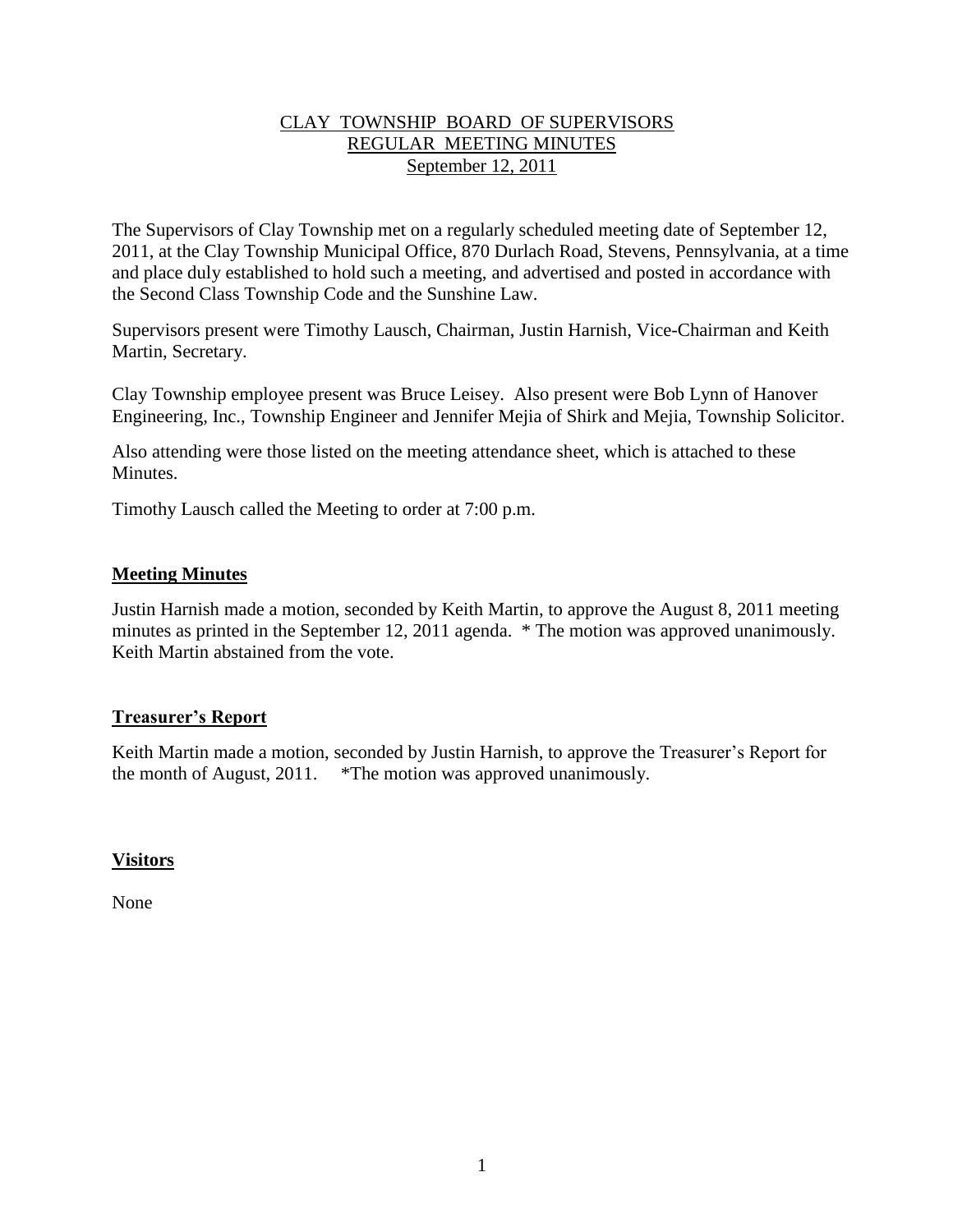## **Engineer's Report**

1. Bollinger DEP Sewer Exemption & Discuss Waiver Requests

Mike Kotay, Diehm & Sons, reviewed the plan with the Board of Supervisors.

Justin Harnish made a motion, seconded by Keith Martin to approve the exemption of additional DEP planning for proposed new dwelling on Bollinger farm.  $*$  The motion was unanimously approved.

Mike Kotay, Diehm & Sons, reviewed the waiver requests with the Board of Supervisors.

The Board of Supervisors is generally in favor of the waiver requests. Official action will be taken when the plan is approved. When the Nutrient Management Plan is approved, Mike Kotay will get one hard copy and an electronic copy to the Township.

2. Hearing – Alternative Energy Ordinance

Tim Lausch opened hearing at 7:20 pm.

Jennifer Mejia informed the audience that the proposed Alternative Energy Ordinance has been discussed at numerous meetings, approved by the Clay Township Planning Commission, approved by the Lancaster County Planning Commission and advertised as required by law.

Craig Merkey, Forest Hill Road, asked what restrictions are being placed on solar and geothermal systems.

The Board of Supervisors stated that the main restriction on geothermal systems will be no open loop and the main restrictions on solar apply to ground mounted systems.

Lou Katz, Meadow Dr, asked if inspectors will be educated.

The Board of Supervisors stated that our building inspectors have been certified.

Tim Lausch closed hearing at 7:24 pm.

Justin Harnish made a motion, seconded by Keith Martin to approved Ordinance #091211 Clay Township Alternative Energy Ordinance. \* The motion was unanimously approved.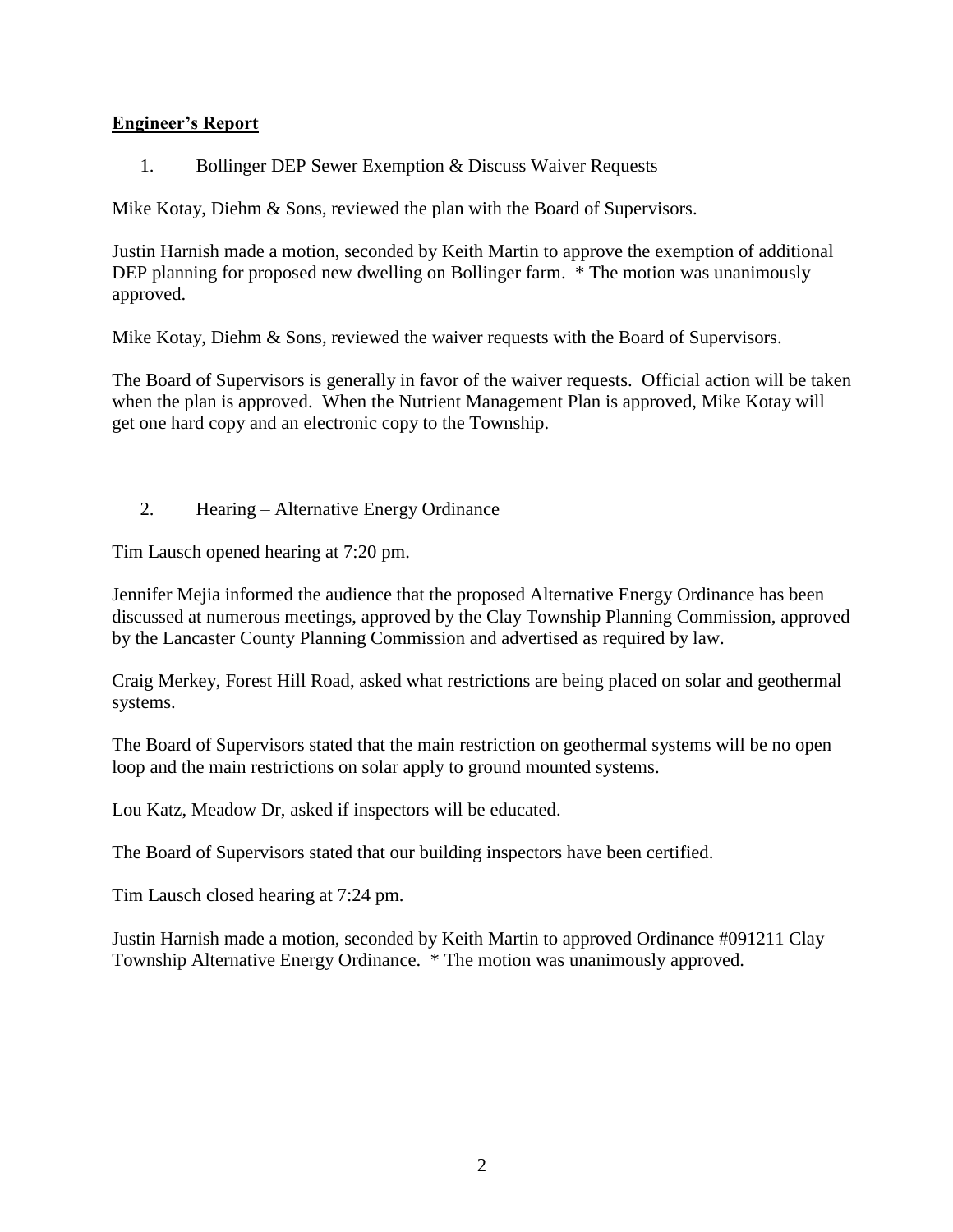3. Gingrich – Escrow Release Request

Bob Lynn reviewed the request with the Board of Supervisors and recommends full release at this time as noted in the Hanover Engineering letter dated 8/30/11.

Keith Martin made a motion, seconded by Justin Harnish to accept the "As-Built" plans and release the total escrow in the amount of \$21,408.69. \* The motion was unanimously approved.

4. Two Cousins Plaza – Sinkhole Update

Bob Lynn informed the Board of Supervisors that a headwall was moved back and a small berm was installed in an effort to resolve the problem of recurring sinkholes within the detention basin.

Rick Bernaducci, resident of Wildflower Pond, stated is appears that a sinkhole has opened up this past weekend. The Township Engineer will inspect this week.

No decisions were made at this time.

5. Wildflower Pond Sidewalk - Update

Bob Lynn reviewed with the Board of Supervisors the progress with the sidewalk repairs.

The Township Manager informed the Board of Supervisors of a meeting with Ruby Stoltzfus regarding sinkholes in her back yard under her shed.

Hanover Engineer will do an investigation to better estimate the dimensions of the existing sinkhole. The Township Manager will set up a meeting with all property owners to coordinate repairs. It was discussed that property owners are responsible for the repair and cost of said repair.

No decisions were made at this time.

6. Reinhart, Seglock Road Sewer Isolation Reduction Request

After review, Justin Harnish made a motion, seconded by Keith Martin to approve reduction of well and sewer isolation distance from 100' to 75' as per PA DEP Title 25, Chapter 73a.7.4IV. \* The motion was unanimously approved.

7. Hometowne Basin Update

Bob Lynn discussed his review of the condition of the basin. Bob noted a sinkhole at top of basin, endwall shifted, pipe separated and sinkhole on access drive.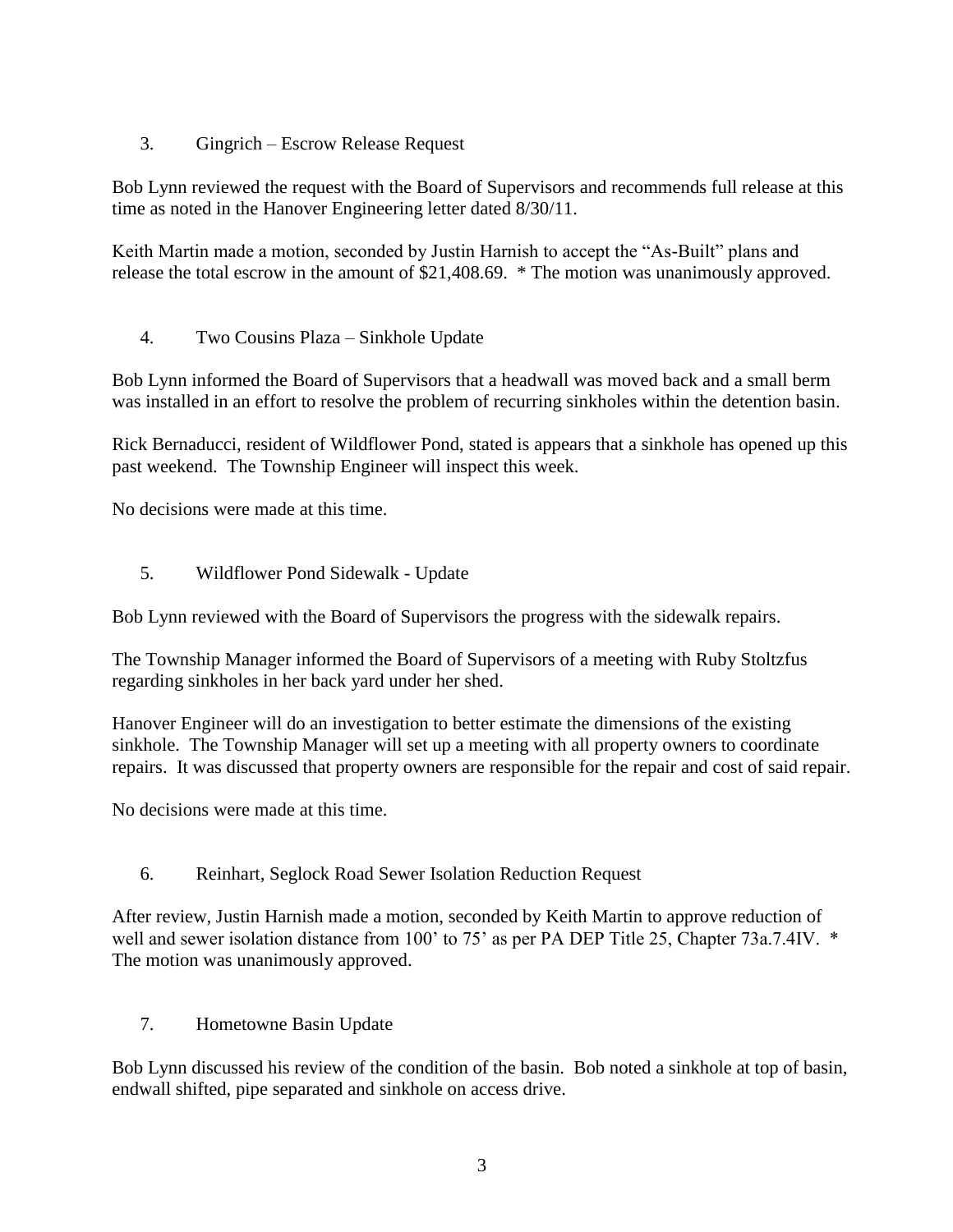Landmark Builders is aware of the sinkholes and will coordinate repairs with the Township Engineer. Discussion occurred regarding Landmark's failure to successfully resolve the problem of water run off onto neighboring properties.

Justin Harnish made a motion, seconded by Keith Martin to send a Notice of Violation to Landmark Builders regarding stormwater issues on the Eberly and Peaceable Animal Kingdom's property. \* The motion was unanimously approved.

## **Old Business**

1. Eberly, 65 Icehouse Hill Road Update

Mr. Eberly has executed the Cross-Easement and Maintenance Agreement on the wall he constructed and will be applying for building permit tomorrow.

## **New Business**

1. Approve Advertising of Local Tax Collection Ordinance

After review, Justin Harnish made a motion, seconded by Keith Martin to approve advertising of the Local Tax Collection Ordinance. \* The motion was unanimously approved.

2. Humane League Contract

The Township Manager informed the Board of Supervisors that the Township has received an extension to make a decision on the contract until October 31, 2011. The Township is looking into other options for 2012.

No decisions were made at this time.

3. Approve Advertising of Temporary Sewage Tank Ordinance

Bob Lynn, Township Engineer, prepared draft ordinance for review.

This item was tabled till next meeting so the Township Solicitor could review and give comments.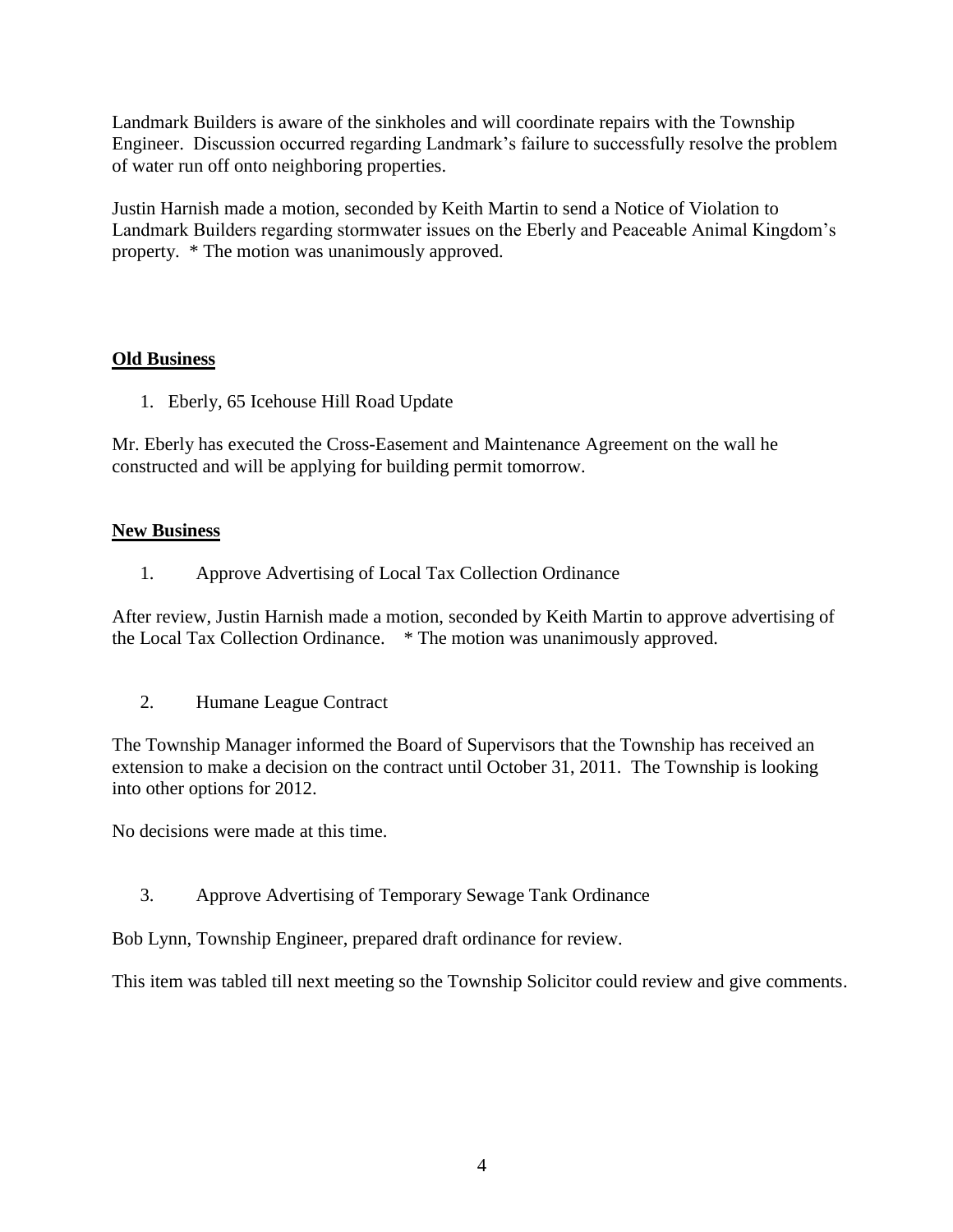4. Approve 2012 MMO Pension Budget

Justin Harnish made a motion, seconded by Keith Martin to approve the 2012 MMO for Police and Non-Uniform pensions as included in the agenda packet. \* The motion was unanimously approved.

5. Adoption of Ordinance to Enter into Northern Lancaster County Police Department (NLCPD) Chapter Agreement

Tim Lausch opened the hearing at 8:15 pm.

The Board of Supervisors stated that the Ordinance was advertised as required by law and discussed at a specially scheduled meeting.

Dick Weaver, Forest Hill Rd, asked how cost is allocated.

The Board of Supervisors stated that cost is based on call volume and number of officers needed to handle those calls.

Tim Lausch closed the hearing at 8:27 pm.

Keith Martin made a motion, seconded by Justin Harnish to adopt Ordinance #091211A to Enter into Municipal Agreement for formation of NLCRPD. \* The motion was unanimously approved.

Justin Harnish made a motion, seconded by Keith Martin to appoint Keith Martin to a 4 year term and Tim Lausch to a 3 year term to the Board of the NLCRPD. \* The motion was unanimously approved.

## **Comments**

Lou Katz, on behalf of the residents of Clearview Gardens, a very special thank you to the Durlach Mt Airy Fire Company for pumping out basements during the storm last week.

Tim Lausch also thanked all the volunteers for the time they gave last week to help storm victims.

Earl Stauffer, Road Master, updated the Board of Supervisors on road conditions. Portions of Middle Creek Rd, Rock Rd and West Lime Rock Rd roadways were washed out and will be stoned in by Thursday. The Rock Rd bridge has a damaged concrete support beam which will need to be replaced. There is a potential scour on the bridge at Middle Creek Rd. Most adbundments will need armoring. Rock Rd and Middle Creek Rd are currently closed. Shannon Hurst was hired to fix the sinkhole on Countryside Drive.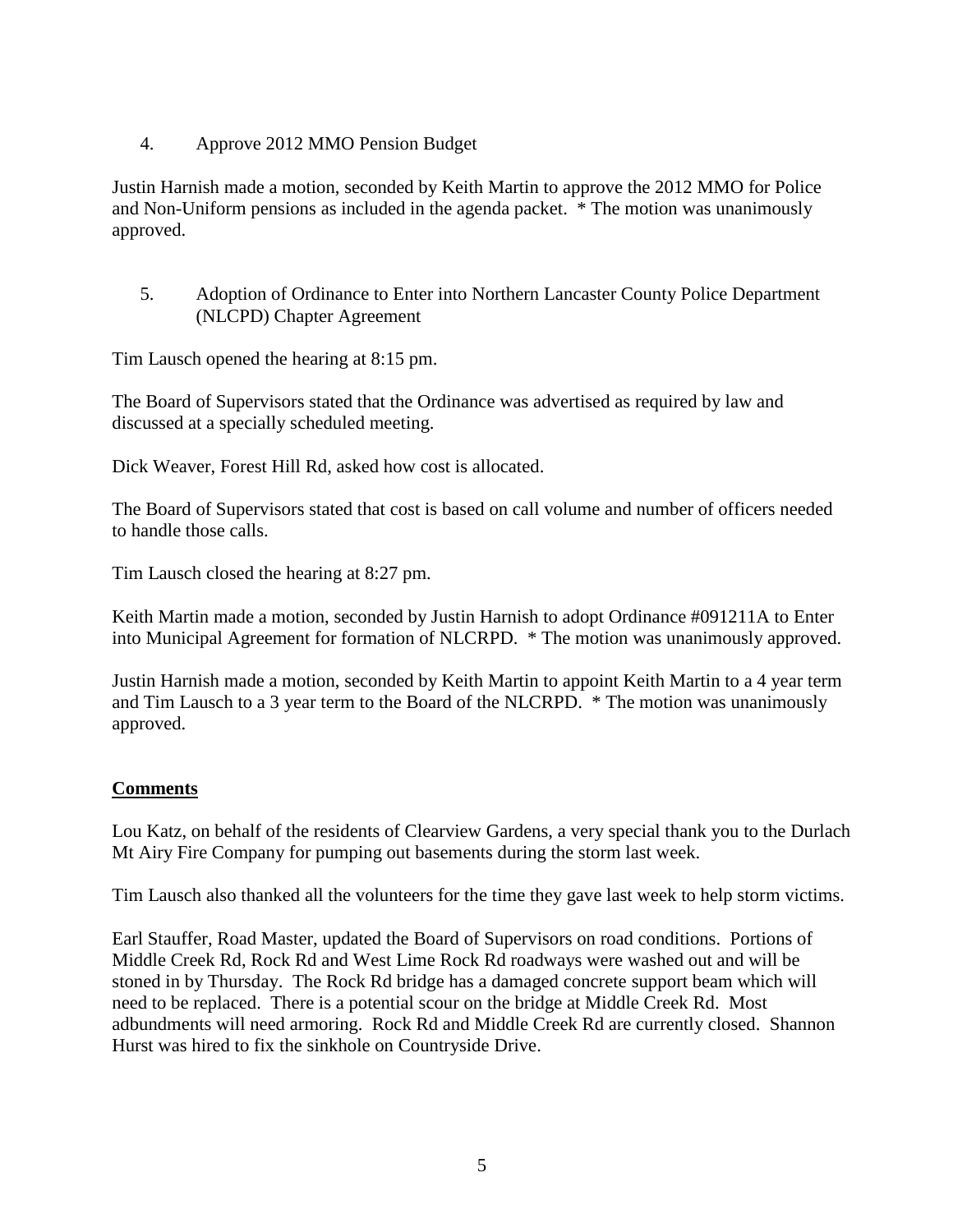#### **Bills to be Paid**

#### General Fund

Justin Harnish made a motion, seconded by Keith Martin, to approve the General Fund bills totaling \$60,069.24 for the month of August. \*The motion was approved unanimously.

#### Rec Fund

Justin Harnish made a motion, seconded by Keith Martin, to approve the Recreation Fund bills totaling \$763.29 for the month of August. \*The motion was approved unanimously.

#### Sewer Fund

Justin Harnish made a motion, seconded by Keith Martin, to approve the Sewer Fund bills totaling \$2,590.71 for the month of August. \*The motion was approved unanimously.

#### Liquid Fuel Fund

Justin Harnish made a motion, seconded by Keith Martin, to approve the Liquid Fuel Fund bills totaling \$156,190.86 for the month of August. \* The motion was approved unanimously.

#### **Executive Session**

Justin Harnish made a motion, seconded by Keith Martin to enter into executive session at 9:05 PM to discuss real estate and potential litigation issues. \* The motion was unanimously approved.

Justin Harnish made a motion, seconded by Keith Martin to exit executive session at 11:00 PM. \* The motion was unanimously approved.

Keith Martin made a motion, seconded by Justin Harnish to authorize the Township Solicitor to forward a letter received from Attorney Richard Young on behalf of Wildflower Pond residents to Dr. Busko, Joe Conigliaro and Rathmans, and to request a response to this letter. \* The motion was approved unanimously.

Keith Martin made a motion, seconded by Justin Harnish to authorize the Township Engineer to research alternatives to the fire dam. \* The motion was approved unanimously.

Keith Martin made a motion, seconded by Justin Harnish to authorize signature of Declaration of Disaster Emergency for Tropical Storm Lee. \* The motion was approved unanimously.